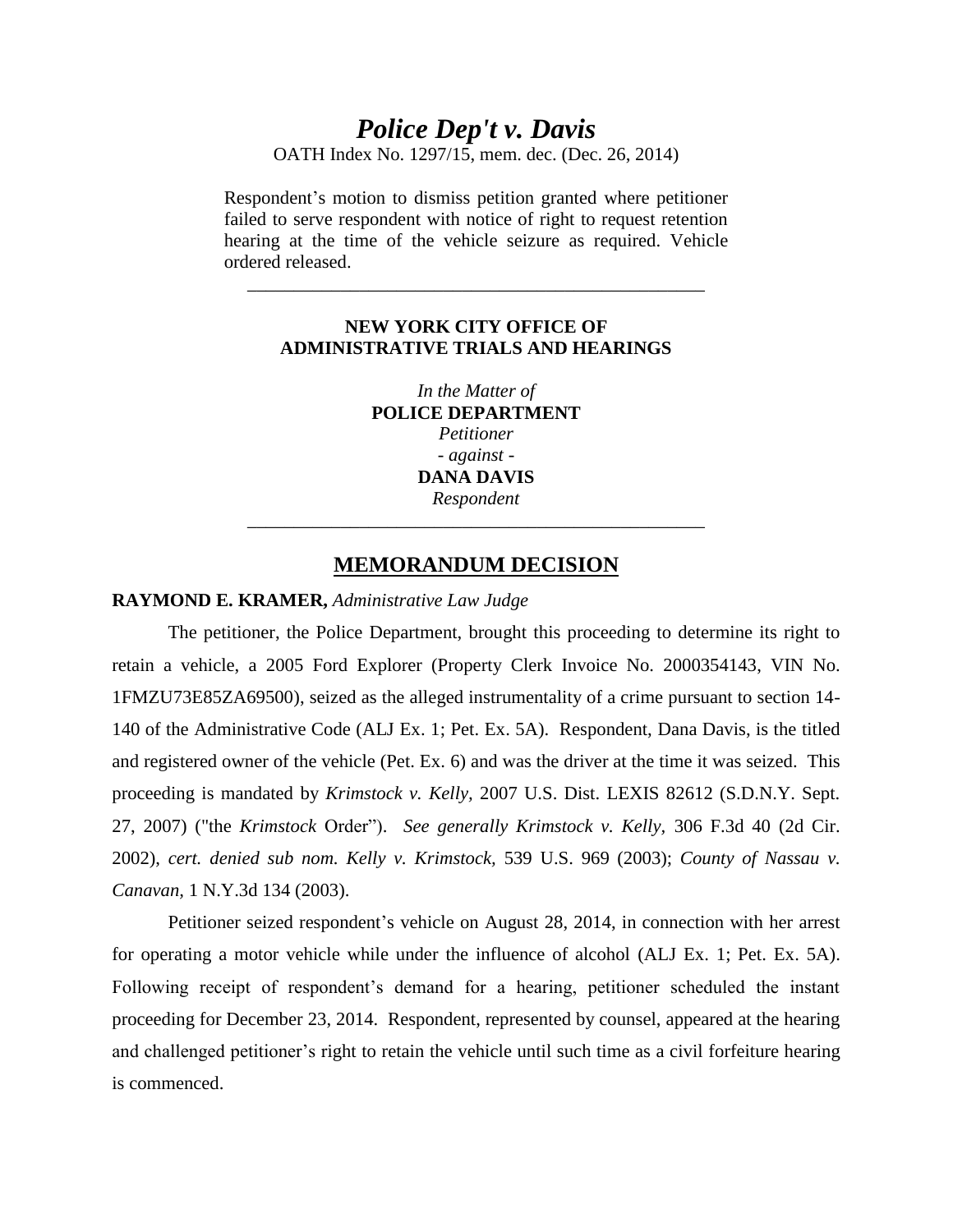#### **PRELIMINARY ISSUE**

At the outset of the hearing, respondent moved to dismiss the proceeding and for an order directing petitioner to immediately return the car because petitioner failed to properly serve her with a notice of her right to request a retention hearing at the time the vehicle was seized or by mail thereafter, as required by the *Krimstock* Order.<sup>1</sup> Paragraph four of the Order is very specific about the notice requirements that petitioner must comply with upon seizing a defendant's vehicle. That paragraph provides that:

> Notice of the right to a hearing will be provided at the time of seizure by attaching to the voucher already provided to the person from whom a vehicle is seized a notice, in English and Spanish, as set forth below. A copy of which notice will also be sent by mail to the registered and/or titled owner of the vehicle within five business days after the seizure.

*Krimstock* Order, para. 4. Thus, the *Krimstock* Order imposes a dual notice requirement which we have held is not "an empty formality." *Police Dep't v. Ruiz*, OATH Index No. 1440/07, mem. dec. at 3 (Mar. 27, 2007); *see also Police Dep't v. Carino*, OATH Index No. 541/12, mem. dec. at 2 (Oct. 6, 2011). Rather, the notice requirement is designed "to afford car owners rapid, truncated, preliminary, administrative hearings concerning the retention of their vehicles by the police pending the outcome of a more plenary civil forfeiture action." *Police Dep't v. Williams*, OATH Index No. 1759/07, mem. dec. at 5 (Apr. 12, 2007). "When challenged, the Department must show that it strictly complied with its notice obligations." *Police Dep't v. Brooks*, OATH Index No. 1745/13, mem. dec. at 2 (Mar. 29, 2013) (citing *Police Dep't v. Harris*, OATH Index No. 1607/13, mem. dec. at 3 (Mar. 14, 2013).

The Order specifies the minimum contents of that notice, which must include a form which a respondent can submit to petitioner demanding a hearing seeking return of his vehicle, which hearing must then be scheduled within ten business days of receipt of the demand. *Krimstock* Order, para. 4. Petitioner has created the form, entitled "Notice of Right to Retention Hearing" (formerly entitled "Vehicle Seizure Form") (PD 571-1218), which contains in its upper

 $\overline{a}$ 

<sup>&</sup>lt;sup>1</sup> Respondent's counsel moved to dismiss this matter at the close of petitioner's case, arguing that it was incumbent on petitioner to show compliance with the *Krimstock* notice requirements as an element of its direct case. Respondent's motion was denied at that time because "failure to provide notice in compliance with the *Krimstock* Order is an affirmative defense," on which respondent bears the burden. *Police Dep't v. Harris*, OATH Index No. 1607/13, mem. dec. at 3 (Mar. 14, 2013) (citations omitted); *see also Krimstock v. Kelly*, 506 F. Supp.2d 249, 257- 58 (S.D.N.Y. 2007).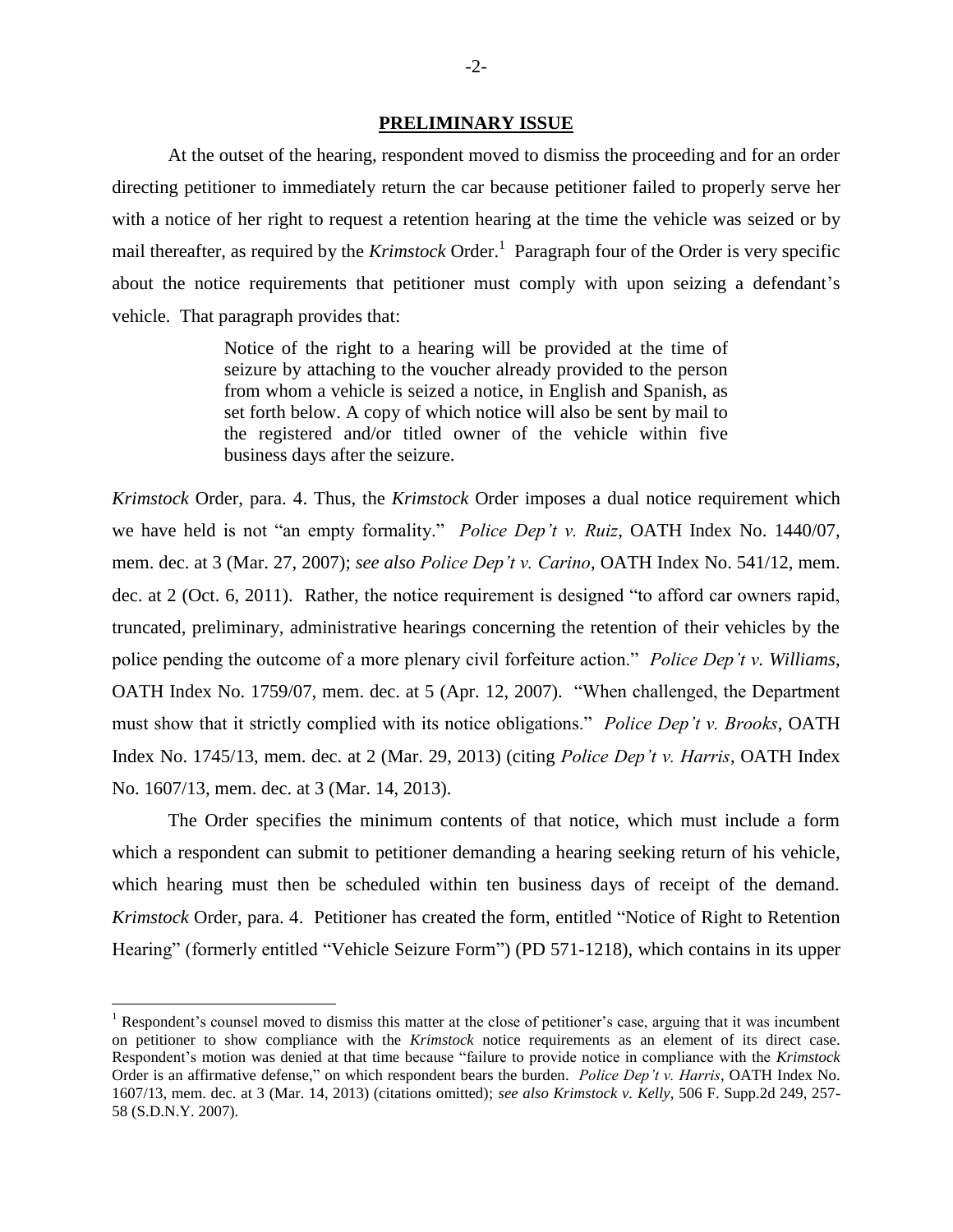half the required notice, and in the bottom half, the form that a driver or owner can submit to demand a hearing. In addition to serving respondent with the Notice of Right to Retention Hearing at the time the vehicle is seized, the *Krimstock* Order requires petitioner to mail the form to the registered and/or titled owner of the vehicle within five business days of the seizure.

Respondent testified that she was not served with the Notice of Right to a Retention Hearing either in person or by mail. Respondent testified that she was placed in custody at the time of her arrest, at approximately 1:40 p.m. on August 28, 2014, and held until the following evening, August 29, 2014, before being released. During that time, she was not provided with any documents. Upon her release, she was handed a number of documents but none of them notified her of a right to a *Krimstock* hearing. She testified that she reviewed all of these papers carefully because she wanted to make sure that she followed the necessary steps to get her car back, and she was certain that the notice form was not included.

Respondent also testified that she did not receive any mailed notice of her right to a retention hearing. Instead, she claimed that she first learned of her right to request a retention hearing more than three months later, in early December 2014, after she obtained a release of her vehicle from the district attorney's office and went to the precinct to retrieve her car. At that time, she was informed that she would need to request a retention hearing in order to get her car back, and she was provided with the notice and the hearing demand form that had to be submitted (Pet. Ex. 1A). She was also told that she had to contact petitioner's forfeiture unit, which she did immediately by phone from the precinct. Respondent promptly filled out the hearing request form and submitted it to petitioner on December 12, 2014, as the time stamp on the submitted document reflects (Pet. Ex. 1A). Thereafter, petitioner scheduled the hearing for December 23, 2014, in compliance with the requirement that a hearing be scheduled within ten business days from receipt of respondent's demand.

Respondent argues that the notice requirements of the *Krimstock* Order should be strictly construed and that the proper remedy for petitioner's failure to serve a notice of the right to a retention hearing and a hearing demand form at the time of the vehicle seizure, and by mail thereafter, should be dismissal of the petition and an order directing the vehicle's release.

Petitioner contends that it complied with the notice requirements. In support of that claim, it submitted an Affidavit of Mailing of Notice of Right to Retention Hearing, which indicated that the notice was mailed to respondent on August 29, 2014, at a Hillside Avenue,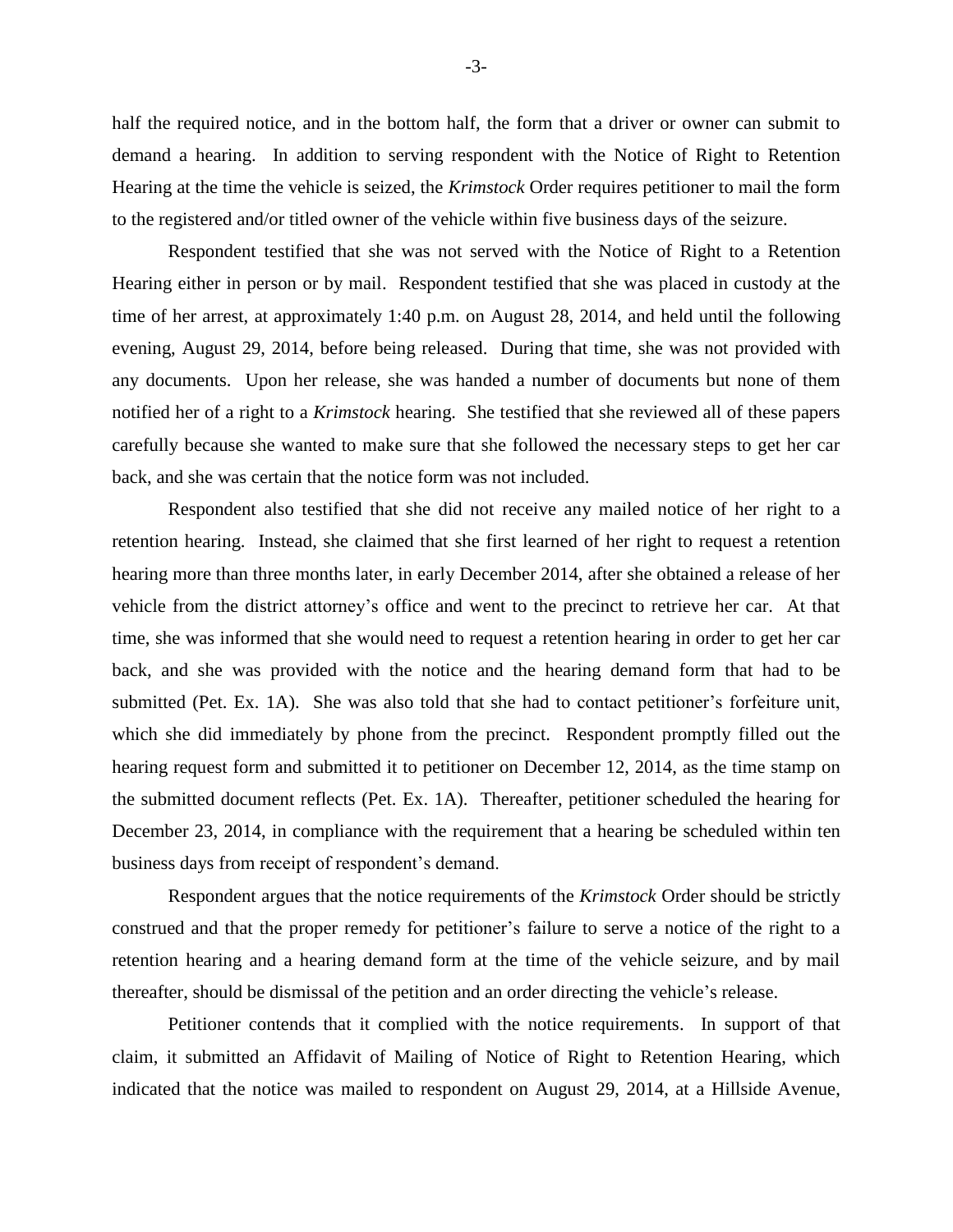Glen Head address (Pet. Ex. 8). The attached envelope indicates that the notice was returned to petitioner marked by the post office as "no such number - unable to forward" on or about September 7, 2014 (Pet. Ex. 8). Petitioner provided no evidence to demonstrate that respondent was personally served with the required notice at the time of her arrest. Instead, petitioner argued that respondent's denial that she received notice was unreliable because she was so intoxicated at the time of her arrest that it was likely that she would not recall receiving it and/or that she may have lost or misplaced it.

I find that petitioner failed to adequately prove its compliance with the *Krimstock* dual notice requirement. I credited respondent's assertions that she never received the notice of her right to a retention hearing when she was arrested or at any time thereafter until early December 2014. While the evidence supports petitioner's claims that respondent may have been intoxicated at the time of her arrest (*see* Pet. Exs. 2, 7), respondent credibly testified that she received no paperwork while she was in custody. Instead, as was logical, she testified that she only received paperwork at the time of her release on August 29<sup>th</sup>. I credit her testimony that she carefully went through that paperwork at the time so that she would know what was required of her, and that no notice of a right to a retention hearing was included. Respondent was certainly not intoxicated at that point.

Moreover, respondent credibly testified that she was anxious to get her car back from the outset, as demonstrated by her efforts to get the district attorney's release and her subsequent trip to the precinct to retrieve the car. Once she learned at the precinct that she needed to request a vehicle retention hearing, she acted promptly to contact the forfeiture unit and to submit the required demand for such hearing. Respondent had no clear reason to refuse to acknowledge service of the retention hearing notice and demand form or to ignore the form or delay action on it if it had actually been served on her earlier. Rather, the length of the delay between her arrest and the request for a hearing is consistent with her claims that she never received the required notice. *See Brooks*, OATH 1745/13, at 4.

Most importantly, petitioner failed to offer evidence to contradict respondent's claims of no personal service of the notice. This tribunal has previously relied on documentary evidence, such as the Vehicle Seizure Form (now entitled Notice of Right to Retention Hearing), to demonstrate required personal service. *See*, *e.g., Police Dep't v. Melendez*, OATH Index No. 1520/06, mem. dec. at 3 (Apr. 5, 2006) (finding evidence sufficient to show that respondent was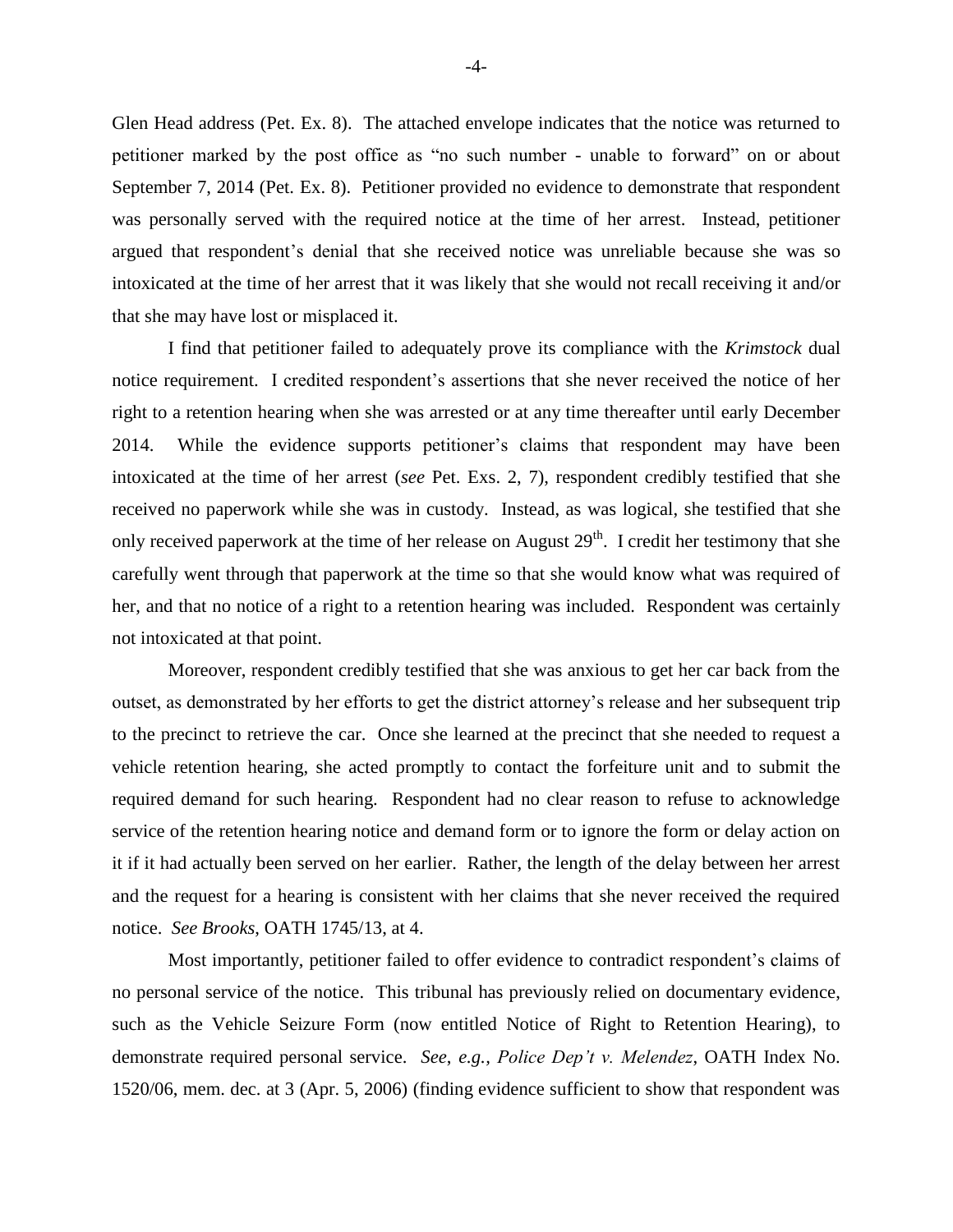served with notice of retention hearing). Yet no such documentation or other evidence was provided here. Petitioner's insinuations that respondent may have been too intoxicated to remember does not suffice. Once respondent credibly testified that she was never personally served with the Notice of Right to Retention Hearing, the burden shifted to petitioner to demonstrate otherwise, which it failed to do. *Krimstock v. Kelly*, 506 F. Supp.2d 249, 257-58 (S.D.N.Y. 2007); *see also Police Dep't v. Byrd*, OATH Index No. 648/10, mem. Dec. (Sept. 23, 2009). .

There is no dispute that respondent never received mail service of the notice. While petitioner timely mailed the notice to respondent on August  $29<sup>th</sup>$ , it was mailed to a Hillside Avenue, Glen Head address where respondent testified that she was no longer living at the time. The address was listed on her driver's license, as well as in the arrest report, her criminal history information and the property clerk invoices (Pet. Exs. 2, 4, 5A, 5B). Respondent, however, claimed that she provided officers with a Port Washington address, and the DMV abstract obtained by petitioner on the date of respondent's release shows that the car is registered to her at a Port Washington post office box address (Pet. Ex. 6).

Mail service to respondent's last known address of record has been held to be sufficient to meet mail service requirements, even though respondent may have relocated. *See Brooks*, OATH Index No. 1745/13, at 3-4 (compliance found where Department properly mailed the notice to the address where respondent registered his car, although respondent did not receive such notice because he had relocated). Whether the mail service in this case was sufficient need not be decided, given my finding that dual notice is required and that personal service of the notice on respondent at the time of her arrest never occurred.

Because petitioner failed to prove that it complied with the dual notice requirement of the *Krimstock* Order, it must release the vehicle. *Brooks*, OATH 1745/13 at 4 (ordering release of vehicle where petitioner proved adequate notice via mail, but failed to prove personal service); *Police Dep't v. Blackwell*, OATH Index No. 164/13, mem. dec. at 6-7 (Aug. 21, 2012) (ordering release of vehicle where the Department did not personally serve notice at the time of arrest).

Accordingly, respondent's motion to dismiss the petition is granted.